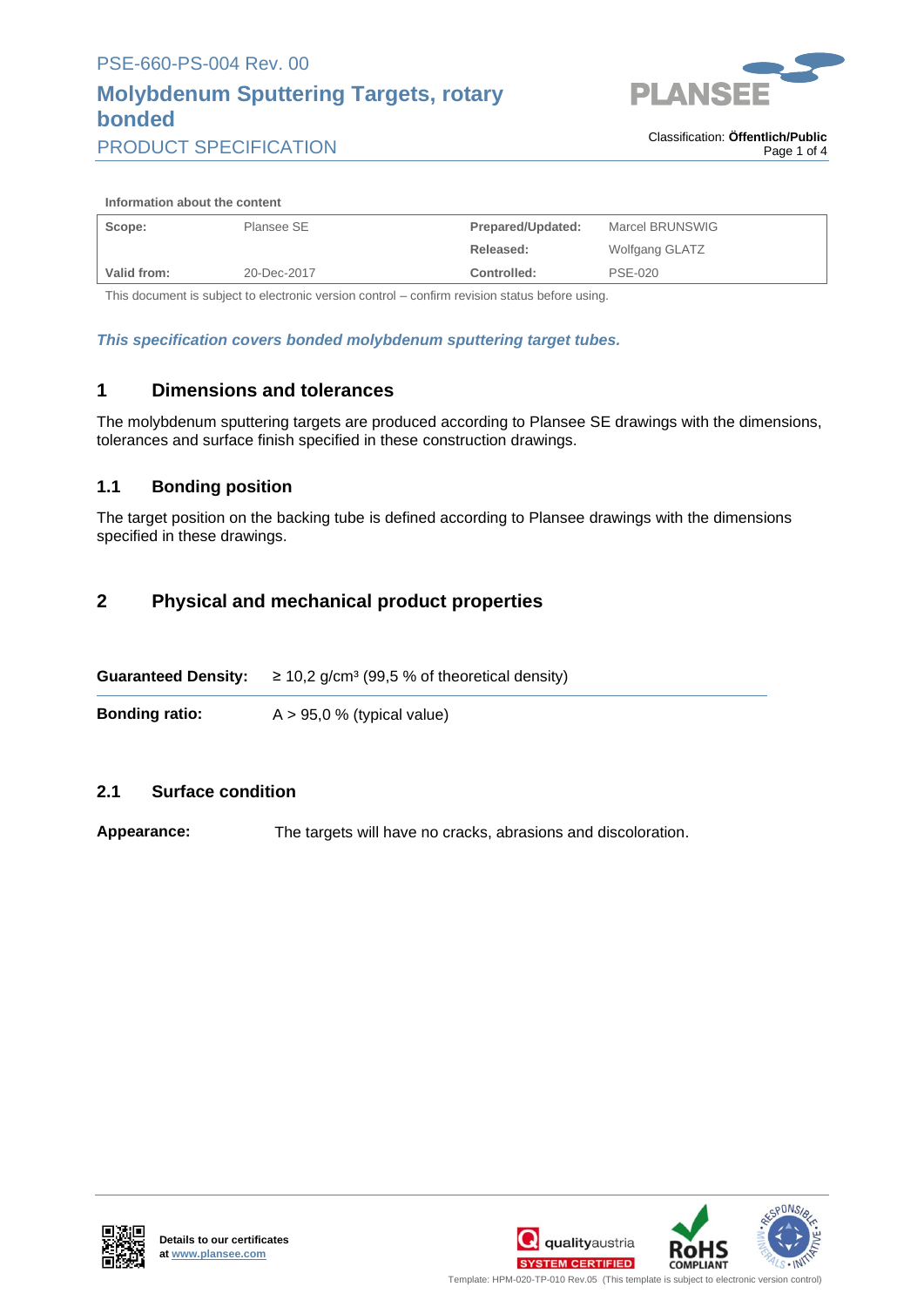# **Molybdenum Sputtering Targets, rotary bonded**



PRODUCT SPECIFICATION

. Classification: **Öffentlich/Public** Page 2 of 4

### **3 Chemical composition**

|                                                       | <b>Plansee</b><br>Min. content [%] |                         | <b>EU-Directive</b><br>RoHS <sup>a)</sup> |
|-------------------------------------------------------|------------------------------------|-------------------------|-------------------------------------------|
| <b>Main and minor</b><br>components                   |                                    |                         |                                           |
| Mo                                                    | 99,99 % b)                         | 99,97 % b)              |                                           |
| <b>Impurities</b>                                     | Max. values [µg/g]                 |                         | <b>Max. values</b>                        |
|                                                       | <b>Typical</b>                     | <b>Guaranteed</b>       | [ $\mu$ g/g] $c)$                         |
| Ag                                                    | 5                                  | 10                      |                                           |
| Al                                                    | 1                                  | 10                      |                                           |
| As                                                    | -                                  | 5                       |                                           |
| Ca                                                    | 1                                  | 20                      | i.                                        |
| Co                                                    | 1                                  | 10                      | $\overline{a}$                            |
| Cr                                                    | 3                                  | 20                      | $\overline{a}$                            |
| Cu                                                    | $\overline{c}$                     | 20                      | $\overline{a}$                            |
| Fe                                                    | 5                                  | 20                      | i.                                        |
| Κ                                                     | 6                                  | 20                      | $\overline{a}$                            |
| Mg                                                    | $\mathbf 1$                        | 10                      | $\overline{a}$                            |
| Mn                                                    | $\mathbf 1$                        | $\overline{\mathbf{2}}$ | $\overline{\phantom{a}}$                  |
| Na                                                    | 1                                  | 10                      | $\overline{a}$                            |
| Ni                                                    | 1                                  | 10                      | $\blacksquare$                            |
| Si                                                    | $\overline{2}$                     | 20                      | $\overline{\phantom{m}}$                  |
| Sn                                                    | 1                                  | 5                       | i.                                        |
| Τi                                                    | 1                                  | 10                      | $\blacksquare$                            |
| V                                                     | $\overline{2}$                     | 10                      |                                           |
| W                                                     | 169                                | 300                     |                                           |
| Zn                                                    | 1                                  | 10                      | ÷,                                        |
| $\mathsf C$                                           | 13                                 | 30                      | i.                                        |
| Н                                                     | $\blacksquare$                     | 10                      | $\overline{a}$                            |
| $\mathsf{N}$                                          | 5                                  | 10                      | $\blacksquare$                            |
| O                                                     | 6                                  | 40                      | $\blacksquare$                            |
| Cd                                                    | 1                                  | 5                       | 100                                       |
| Hg <sup>d)</sup>                                      | ۰                                  | 1                       | 1000                                      |
| Pb                                                    | ä,                                 | $\overline{\mathbf{5}}$ | 1000                                      |
| Cr (VI)                                               |                                    |                         | 1000                                      |
| Organic impurities<br>(e.g. PBB, PBDE, PFOS,<br>PFOA) | $\overline{\phantom{a}}^{**}$      | $-$ **)                 | 1000                                      |

a) EU-directives 2015/863/EU, 2011/65/EU and 2000/53/EC

b) Metallic purity without W





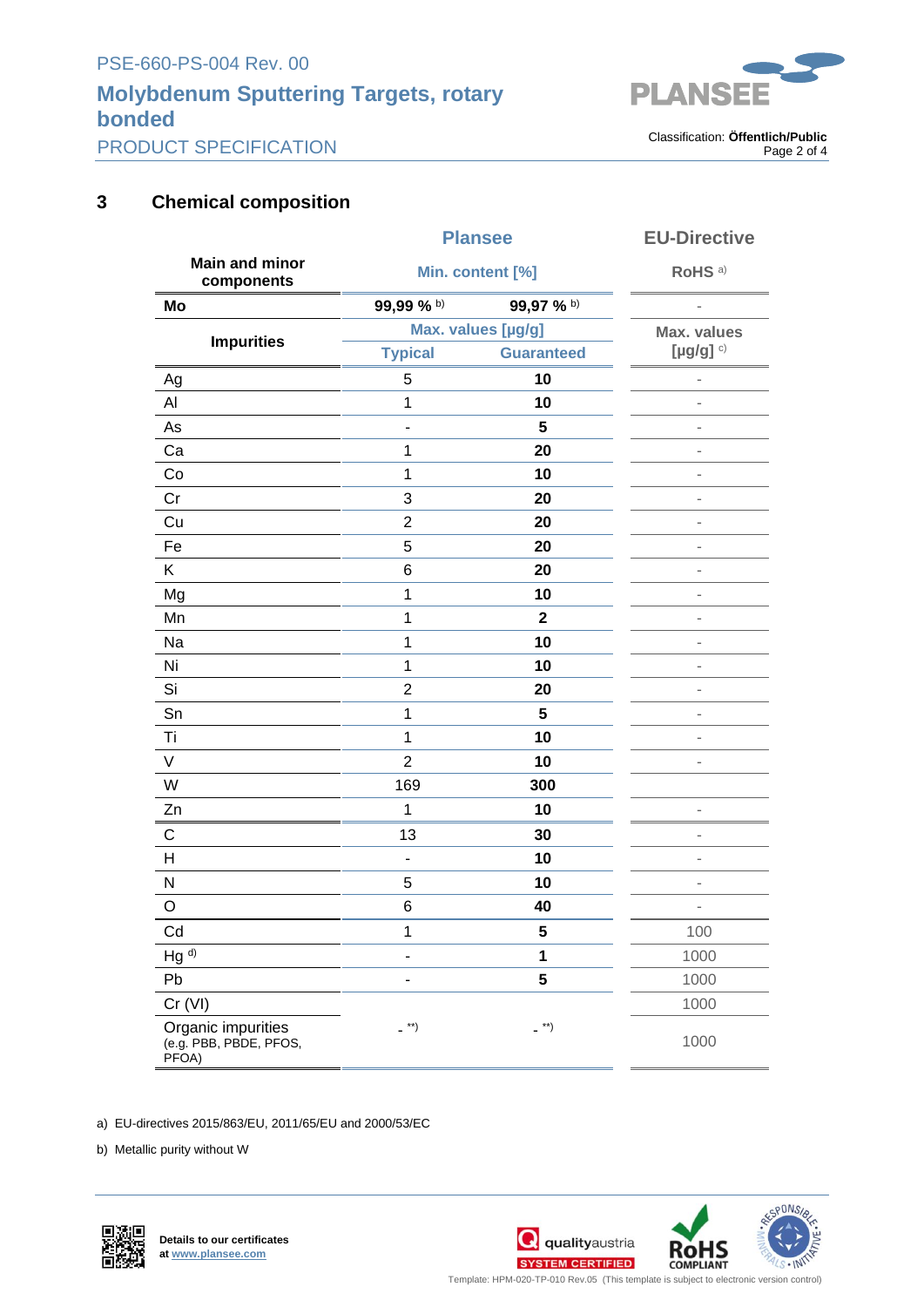## **Molybdenum Sputtering Targets, rotary bonded**



PRODUCT SPECIFICATION

. Classification: **Öffentlich/Public** Page 3 of 4

- c)  $\mu$ g/g  $\triangleq$  ppm (mass fraction)
- d) Initial value / first up
- \*\*) The presence of Cr (VI) and organic impurities can definitely be excluded because of the production process (multiple heat treatments at temperatures above 1000 °C in  $H_2$ -atmosphere).

The chemical composition is continuously checked by means of random sampling. The sampling inspection plan, analysis and evaluation methods are determined in the internal instruction PSE-020-WI-003. The application of the measured values for the chemical analysis is defined in PSE-680-WI-001.

*Remarks:* The specified physical and chemical characteristics are disclosed not regarding measurement accuracy.

### **4 Packaging, labelling, storage and certification**

#### **4.1 Packaging, labelling and storage**

*Standard individual packing:* The target is vacuum-sealed in a vinyl pack, which is put into a transportation box.

*Each package will be provided with a label with the following information:*

| producer's name:                     | Plansee SE              |
|--------------------------------------|-------------------------|
| product description incl. dimension: | $OD \times ID \times L$ |
| part number:                         |                         |
| order number:                        |                         |
| machining batch no.:                 |                         |
| weight:                              | kg                      |

**The targets must be kept in a dry place and protected from mechanical damage.** The shelf time for the vacuum-packed targets shall be 6 months from the shipping date under the following storage conditions <sup>a)</sup>. However, the customer is recommended to use the targets within 3 months.

a) **Storage conditions: temperature: 22 ± 4 °C; relative humidity of the air: ≤ 50 %; atmospheric pressure: approx. 1000 mbar.**

#### **4.2 Inspection documents**

All targets manufactured by Plansee SE will be certified including the following information:

#### **4.2.1 Identification**

The order number, target batch number and target number are indicated.

#### **4.2.2 Chemical composition**

Inspection certificate 3.1 according to EN 10204:2004 (Chemical Elements see Section 3)